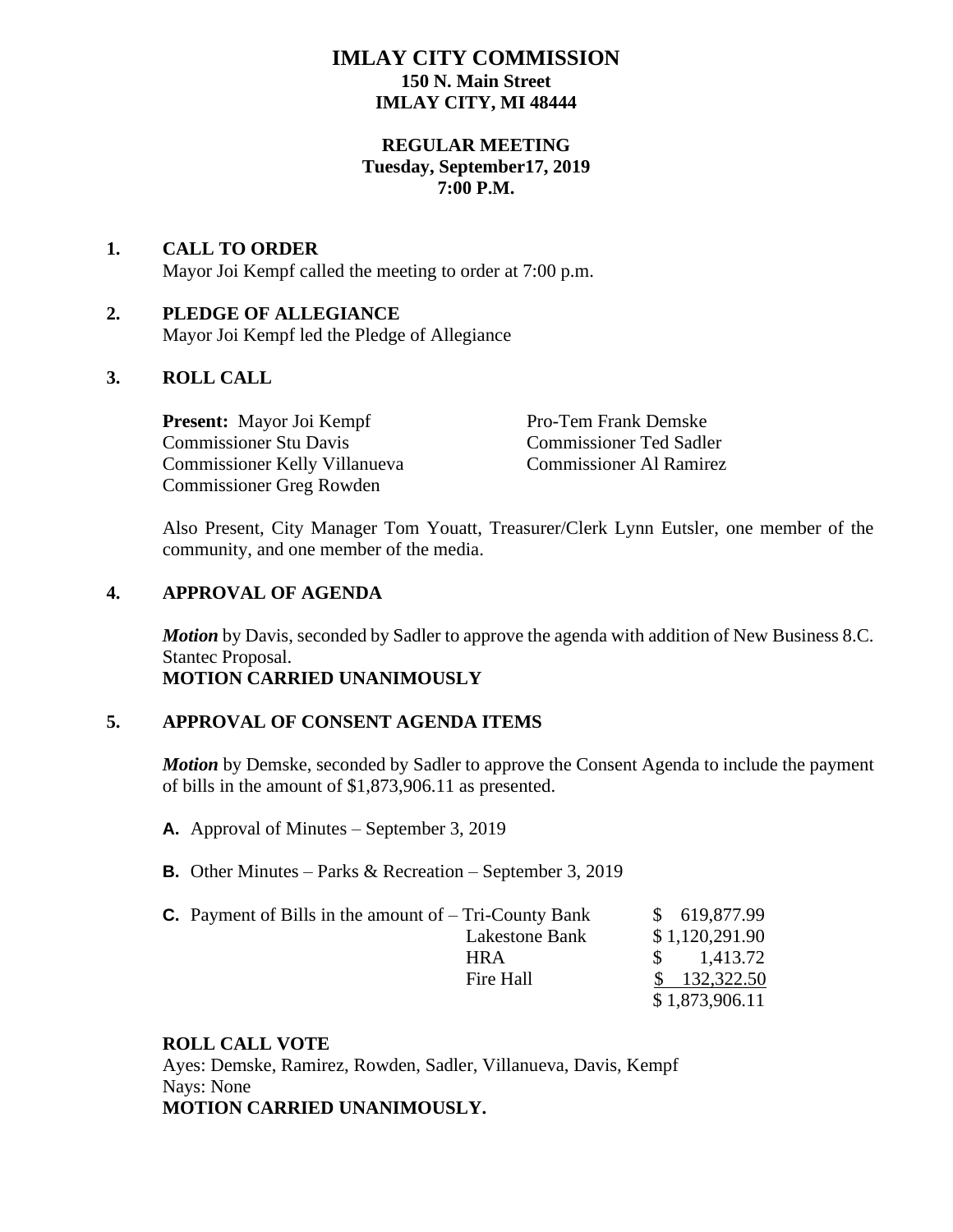# **6. CITIZENS FROM THE FLOOR**

Allen Rosenbalm expressed his excitement over the opening of Jump Street. This gives the local kids a place to go. Rosenbalm says he is impressed with the new DDA Director Lorrelei Natke. He is impressed with all the employees in all City Offices. He is grateful for the safe environment that Imlay City offers kids.

## **7. OLD BUSINESS**

## **A. Payment #2 – Superior Contracting – Fire Hall**

City Manager Youatt stated that the majority of this payment is for the Steel for the building.

*Motion* by Davis, seconded by Demske to approve payment # 2 to Superior Contracting, in the amount of \$431,706.66 as presented.

#### **ROLL CALL VOTE**

Ayes: Ramirez, Rowden, Sadler, Villanueva, Davis, Demske, Kempf Nays: None **MOTION CARRIED UNANIMOUSLY**

#### **8. NEW BUSINESS**

#### **A. BID – Garage Floor Re-Finish/Epoxy – Police Department**

Only one BID was submitted. The BID was from Michigan Specialty Coatings of St. Clair, MI.

*Motion* by Davis, seconded by Rowden to award the Garage Floor Re-Finish/Epoxy bid to Michigan Specialty Coatings in the amount of \$ 6,195.00 with additional cost, if required, in the amount of \$4,200.00 as presented.

## **ROLL CALL VOTE**

Ayes: Rowden, Sadler, Villanueva, Davis, Demske, Ramirez, Kempf Nays: None **MOTION CARRIED UNANIMOUSLY**

#### **B. BID – Hazardous Materials Abatement – 320 N. Almont Avenue**

Only on BID was submitted. The BID was from Rightway Remediation LLC of Saginaw, MI.

*Motion* by Davis, seconded by Villanueva to award the Hazardous Materials Abatement bid to Rightway Remediation LLC in the amount of \$ 15,600.00 as presented.

#### **ROLL CALL VOTE**

Ayes: Sadler, Villanueva, Davis, Demske, Ramirez, Rowden, Kempf Nays: None **MOTION CARRIED UNANIMOUSLY**